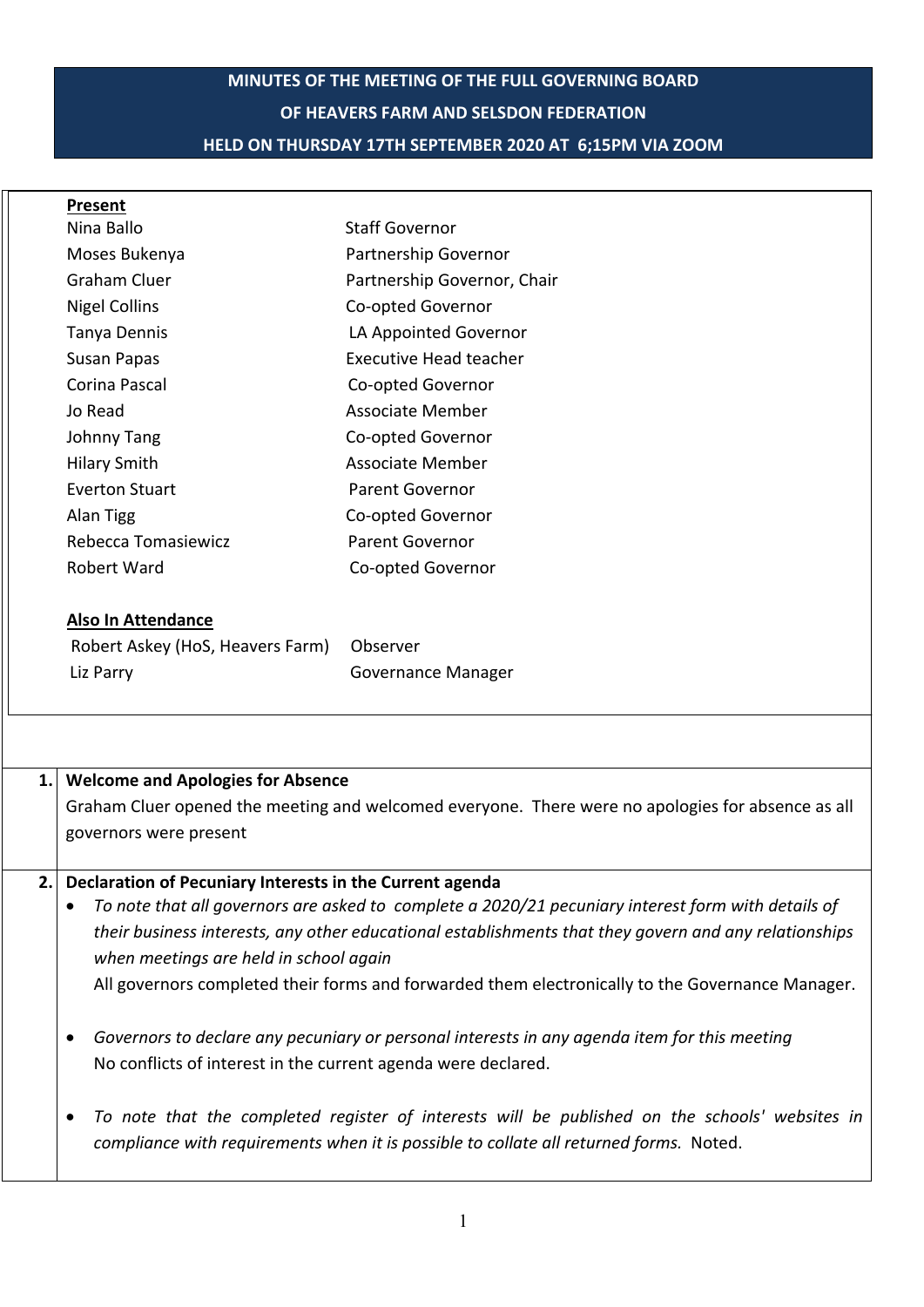| 3. | Quorum                                                                                              |  |
|----|-----------------------------------------------------------------------------------------------------|--|
|    | The meeting was confirmed as being quorate with all governors present.                              |  |
| 4. | Election of Chair to the Governing Body for the forthcoming year.                                   |  |
|    | The Governance Manager to report on nominations and self nominations for the position of            |  |
|    | Chair for the forthcoming year. A vote to ensue.                                                    |  |
|    | The Governance Manager confirmed that she had received nominations for Graham Cluer to be           |  |
|    | Chair for the forthcoming year. This was formally seconded. The Governance Manager asked if         |  |
|    | there were any further nominations and there were none. There was then a vote and Graham            |  |
|    | Cluer was formally voted in with a show of hands. The vote was unanimous. Graham was then           |  |
|    | duly appointed with grateful thanks. Graham said that he was very happy to take on the role for     |  |
|    | another year but pointed out that as a Governing Board there should be some thought about           |  |
|    | succession planning as he will not be able to continue indefinitely.                                |  |
| 5. | Election of Vice Chair to the Governing Body for the forthcoming year                               |  |
|    | Report on nominations and self nominations. The process will be the same as for the election of     |  |
|    | Chair.                                                                                              |  |
|    | There was one nomination for Nigel Collins which was formally seconded. No one else wished to       |  |
|    | stand for the position of Vice Chair. There was then a vote and Nigel was formally voted in with a  |  |
|    | show of hands. The vote was unanimous. Nigel was then appointed with grateful thanks.               |  |
| 6. | <b>Update on Governing Body Membership</b>                                                          |  |
|    | The Instrument of Government for the Federation is composed as follows:                             |  |
|    | <b>2 Parent Governors</b>                                                                           |  |
|    | <b>Executive Headteacher</b>                                                                        |  |
|    | 1 LA Governor                                                                                       |  |
|    | 1 Staff Governor                                                                                    |  |
|    | <b>2 Partnership Governors</b>                                                                      |  |
|    | <b>6 Co-opted Governors</b>                                                                         |  |
|    | Currently the Governing board was carrying 1 Co-opted Governor vacancy.                             |  |
|    | Efforts to recruit to the vacancy would be made.                                                    |  |
| 7. | To review and adopt the Standing Orders for the coming year                                         |  |
|    | Governors were in receipt of the Standing Orders which were based on a model provided by Octavo but |  |
|    | adapted to the Federation. Governors agreed that the Standing Orders were comprehensive and         |  |
|    | provided a good structure for the working of the Board, and they were formally approved with        |  |
|    | unanimous agreement.                                                                                |  |
| 8. | <b>Committee Membership and Appointment of Governor Focus Roles</b>                                 |  |
|    | 8.1 Membership of Resources Committee                                                               |  |
|    | <b>Johnny Tang</b>                                                                                  |  |
|    | <b>Nigel Collins</b>                                                                                |  |
|    |                                                                                                     |  |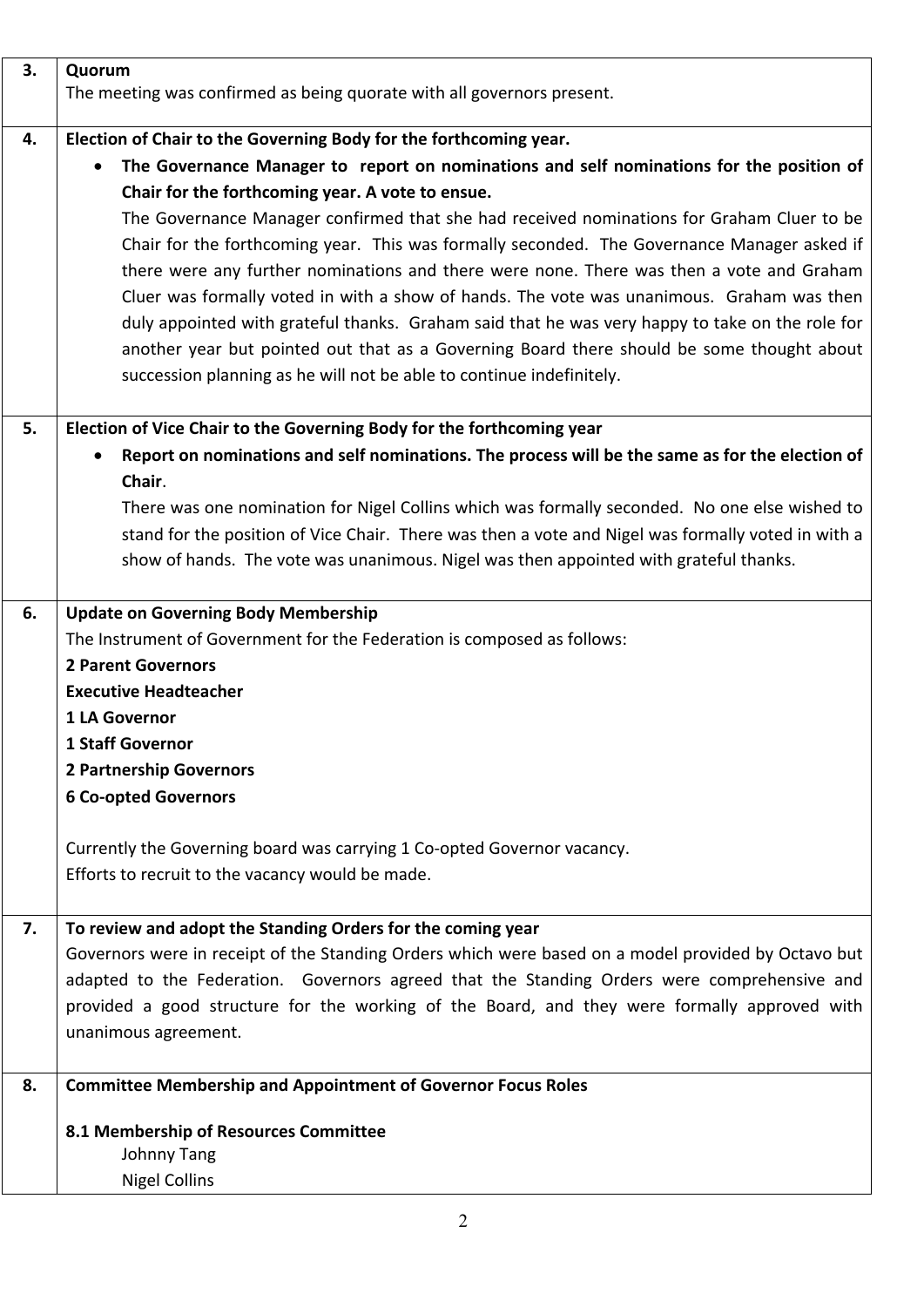Alan Tigg Graham Cluer Susan Papas Jo Read Robert Ward

## **8.2 Membership of Quality of Education Committee**

Tanya Dennis Nigel Collins Hilary Smith Moses Bukenya Nina Ballo Graham Cluer Susan Papas Corina Pascal Jo Read Everton Stuart Rebecca Tomasiewicz

Governors were reminded that although they were assigned to a particular committee they were welcome to attend any committee meeting and it was agreed that whilst meetings are being held via Zoom it may be easier to attend more committee meetings.

• *To agree membership of the Headteacher Performance Management Committee*

Membership was agreed as follows: Graham Cluer

Nigel Collins

Alan Tigg

It was noted that Alan, Nigel and Graham had previously undertaken HT Performance Management.

• *To agree membership of the ad hoc committees:*

**Pupil Disciplinary committee Staff Disciplinary committee**

**Staff Disciplinary appeal**

**Complaints committee**

It was agreed that all governors would be potentially available and asked for availability according to whether their membership would be appropriate for a particular committee, as and when convening a panel is necessary

To comply with statutory requirements for allocation of focus roles (and additionally as required by the Governing Board)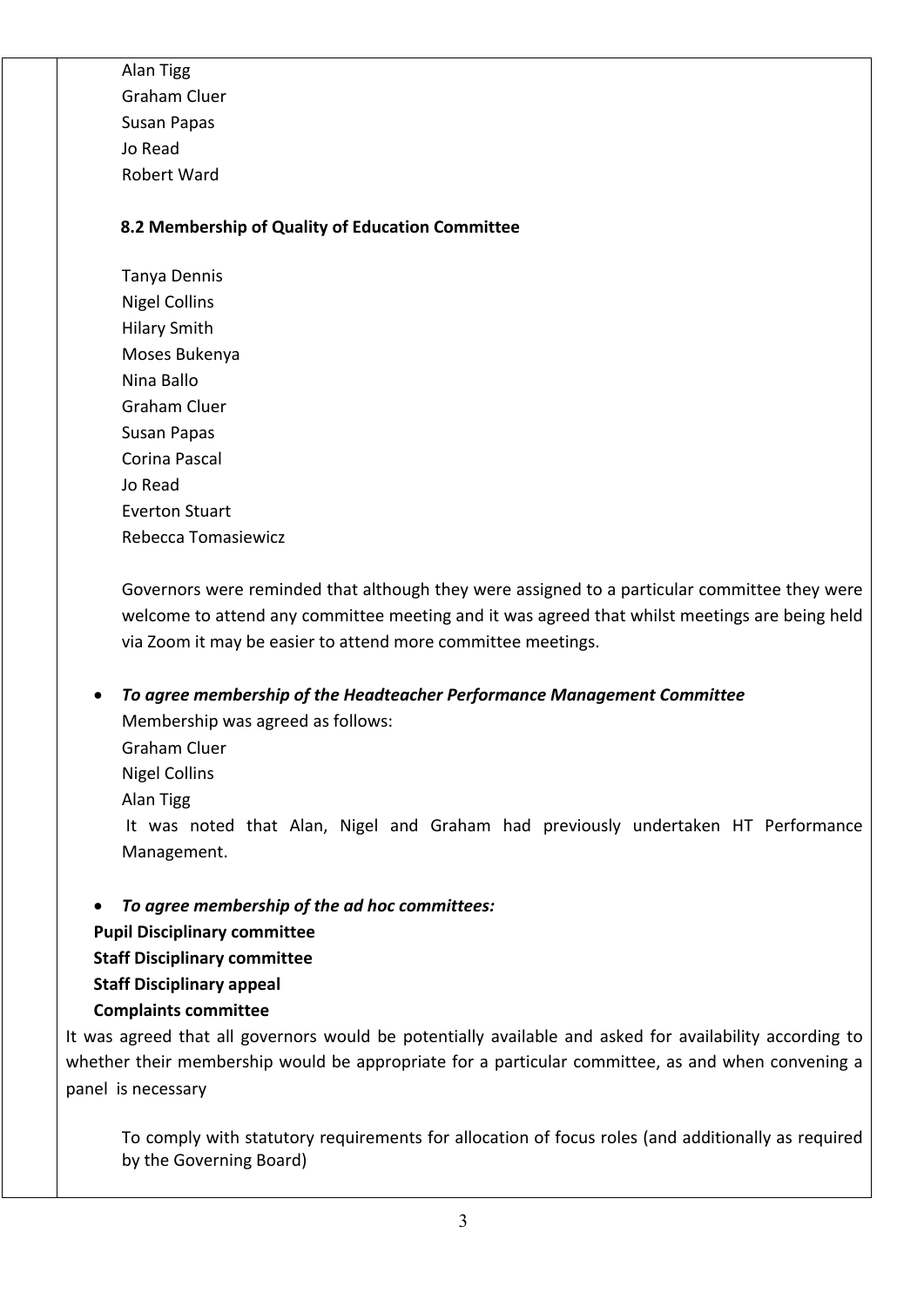|     | $\triangleright$ SEND:                                                                                                                                                                                                                                                                                                 |                                     | <b>Tanya</b>                                                                                                                                                                                       |
|-----|------------------------------------------------------------------------------------------------------------------------------------------------------------------------------------------------------------------------------------------------------------------------------------------------------------------------|-------------------------------------|----------------------------------------------------------------------------------------------------------------------------------------------------------------------------------------------------|
|     | ➤                                                                                                                                                                                                                                                                                                                      | Safeguarding:                       | Graham                                                                                                                                                                                             |
|     |                                                                                                                                                                                                                                                                                                                        | > Looked After children:            | <b>Hilary</b>                                                                                                                                                                                      |
|     |                                                                                                                                                                                                                                                                                                                        | $\triangleright$ Health and Safety: | <b>Alan and Robert</b>                                                                                                                                                                             |
|     |                                                                                                                                                                                                                                                                                                                        |                                     |                                                                                                                                                                                                    |
| 9.  | Keeping Children Safe in Education: Governors to confirm that they have read sections 1 & 2<br>All governors confirmed that they had read and understood the Guidance. It was agreed that this was a<br>very important and comprehensive document which gave clear guidance on responding to safeguarding<br>concerns. |                                     |                                                                                                                                                                                                    |
| 10. |                                                                                                                                                                                                                                                                                                                        |                                     | To Formally Approve the Governing Body Code of Conduct                                                                                                                                             |
|     |                                                                                                                                                                                                                                                                                                                        | agreement                           | All governors, having read the Code of conduct in advance of the meeting, to confirm their                                                                                                         |
|     |                                                                                                                                                                                                                                                                                                                        |                                     | All governors confirmed that they agreed with the contents of this document.                                                                                                                       |
|     |                                                                                                                                                                                                                                                                                                                        | held on file in school.             | Document to be signed by governors at the earliest opportunity and passed to the Clerk to be                                                                                                       |
|     |                                                                                                                                                                                                                                                                                                                        |                                     | Governors formally agreed their willingness to sign the Code of Conduct, and it was agreed that if<br>meetings take place in school later in the year, the document will be presented for signing. |
| 11. |                                                                                                                                                                                                                                                                                                                        |                                     | Minutes of the Previous meeting held on 16th July 2020                                                                                                                                             |
|     |                                                                                                                                                                                                                                                                                                                        |                                     | To check the accuracy and minutes to be signed by the Chair                                                                                                                                        |
|     |                                                                                                                                                                                                                                                                                                                        |                                     | The minutes of the previous meeting were agreed as an accurate account. There were some                                                                                                            |
|     |                                                                                                                                                                                                                                                                                                                        |                                     | typos and word omissions which were amended.                                                                                                                                                       |
|     |                                                                                                                                                                                                                                                                                                                        |                                     |                                                                                                                                                                                                    |
|     |                                                                                                                                                                                                                                                                                                                        |                                     | Signed minutes to be passed to the Executive Headteacher to be held on file in school.                                                                                                             |
|     | school.                                                                                                                                                                                                                                                                                                                |                                     | A physical copy would be signed by the Chair at the earliest opportunity and placed on file in                                                                                                     |
| 12. |                                                                                                                                                                                                                                                                                                                        |                                     | Matters Arising from the Previous minutes and update on all action points not on the current agenda:                                                                                               |
|     |                                                                                                                                                                                                                                                                                                                        |                                     | To receive delayed minutes of Quality of Education committee held on 2nd June 2020                                                                                                                 |
|     |                                                                                                                                                                                                                                                                                                                        |                                     | The minutes of the June Quality of Education Committee had been produced and were ready for                                                                                                        |
|     |                                                                                                                                                                                                                                                                                                                        | circulation.                        |                                                                                                                                                                                                    |
|     |                                                                                                                                                                                                                                                                                                                        |                                     |                                                                                                                                                                                                    |
| 13. |                                                                                                                                                                                                                                                                                                                        |                                     | Update on how return to school in all year groups has been going, levels of attendance,                                                                                                            |
|     |                                                                                                                                                                                                                                                                                                                        |                                     | implementation of the curriculum, pupil wellbeing, staff wellbeing etc.                                                                                                                            |
|     | How are the Covid 19 safety and cleaning measures working out?                                                                                                                                                                                                                                                         |                                     |                                                                                                                                                                                                    |
|     |                                                                                                                                                                                                                                                                                                                        |                                     | Is any specific support from governors required at this stage?                                                                                                                                     |
|     |                                                                                                                                                                                                                                                                                                                        |                                     |                                                                                                                                                                                                    |
|     |                                                                                                                                                                                                                                                                                                                        |                                     | Return to School and Covid Safety: The Executive Headteacher began by explaining that from a                                                                                                       |
|     |                                                                                                                                                                                                                                                                                                                        |                                     | leadership point of view there had been a key focus to develop a workable system of getting children in                                                                                            |
|     |                                                                                                                                                                                                                                                                                                                        |                                     | and out of school buildings safely and helping everyone to adapt to and cope with the new systems.                                                                                                 |
|     |                                                                                                                                                                                                                                                                                                                        |                                     | There have been some teething issues and some changes have been made, but overall a great deal has                                                                                                 |
|     |                                                                                                                                                                                                                                                                                                                        |                                     |                                                                                                                                                                                                    |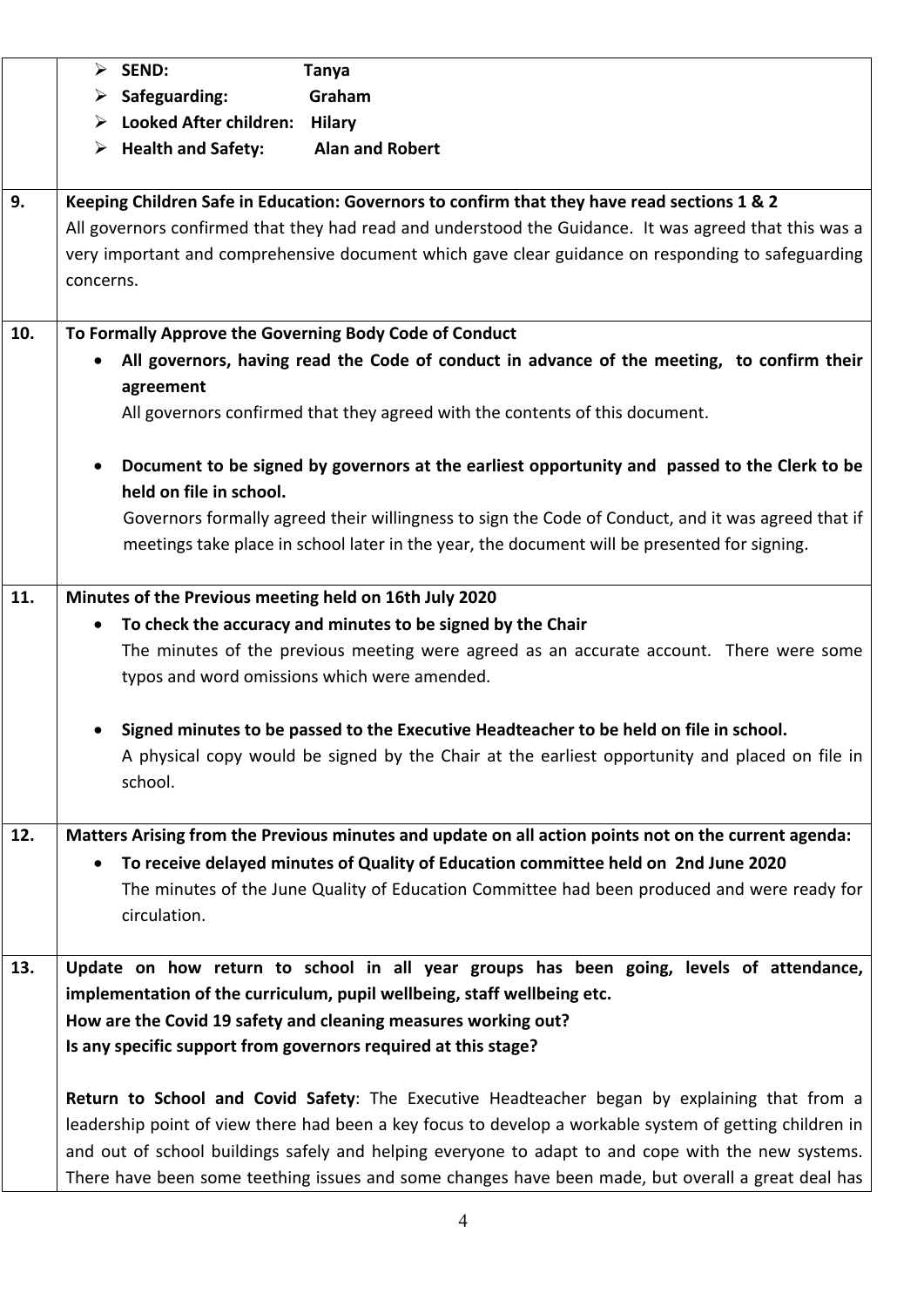been achieved and systems are working well. The organisation of the bubbles has taken a lot of configuration and there are generally two members of staff allocated to a bubble, so there are implications if one is not there for any reason.

Parents have been asked to wear a face covering when on the school site because of the difficulties of social distancing, and there has been a high level of compliance at both schools.

There have been a minority of families who have not been satisfied with the arrangements, particularly at Selsdon, and they have taken their issues to the LA. The Chair said that he hoped that the LA is directing any parents who wish to make a complaint to follow the Federation's Complaints Procedure appropriately.

During the first two weeks of term attendance has been high at both schools, (97% at Selsdon first week and 95.4% at Heavers Farm ). There has been a slight decline at both schools during the second week as a number of children have developed colds and families are being cautious. There have been some children who have had to self isolate due to possible Covid symptoms and the federation has given some of its small supply of tests to families who need to get tested.

**Q**: How many tests are provided for schools?

**A**: They are supplied in batches of 10, and orders can only be made every 21 days.

Governors acknowledged that this was a low number for a whole school population including staff, and were very mindful of the national problem with availability of tests. The EHT said that she recognised that in the coming weeks there were likely to be problems for the schools if the numbers of staff having to self isolate reaches a critical level, or if children or staff have a positive test.

**Q**: What happens in the event of a child testing positive? Does the whole bubble have to self isolate? **A**: The decision does not lie with the school. A positive test has to be reported to the Croydon Director of Education (Shelley Davies) and the Croydon Director of Public Health (Rachel Flowers) and they liaise with the South London Health Protection Team and the school before making a decision about how the school should proceed.

Robert Askey explained that he had attended a meeting led by Shelley Davies and Rachel Flowers, and schools were being told to be as cautious as possible in the face of the current situation with inadequate testing. At the centre of thinking and planning should be what actions are likely to cause the smallest amount of disruption to the fewest people.

Susan said that this was a key reason for not allowing visitors to the school unless absolutely critical. The Federation has also been unable to open Breakfast and After School Clubs at the present time because the organisational challenge of maintaining bubble integrity was too great..

**Q**: Are any staff wearing face coverings in school?

**A**: Staff wear face coverings if they have to move outside their bubbles within the school. Teachers have the option to wear coverings in class if they wish to, and there is a plentiful supply of masks, shields and gloves available. The SLT wants all staff to feel as comfortable as possible as they manage their own risk assessments

**Q:** What is the cleaning regime?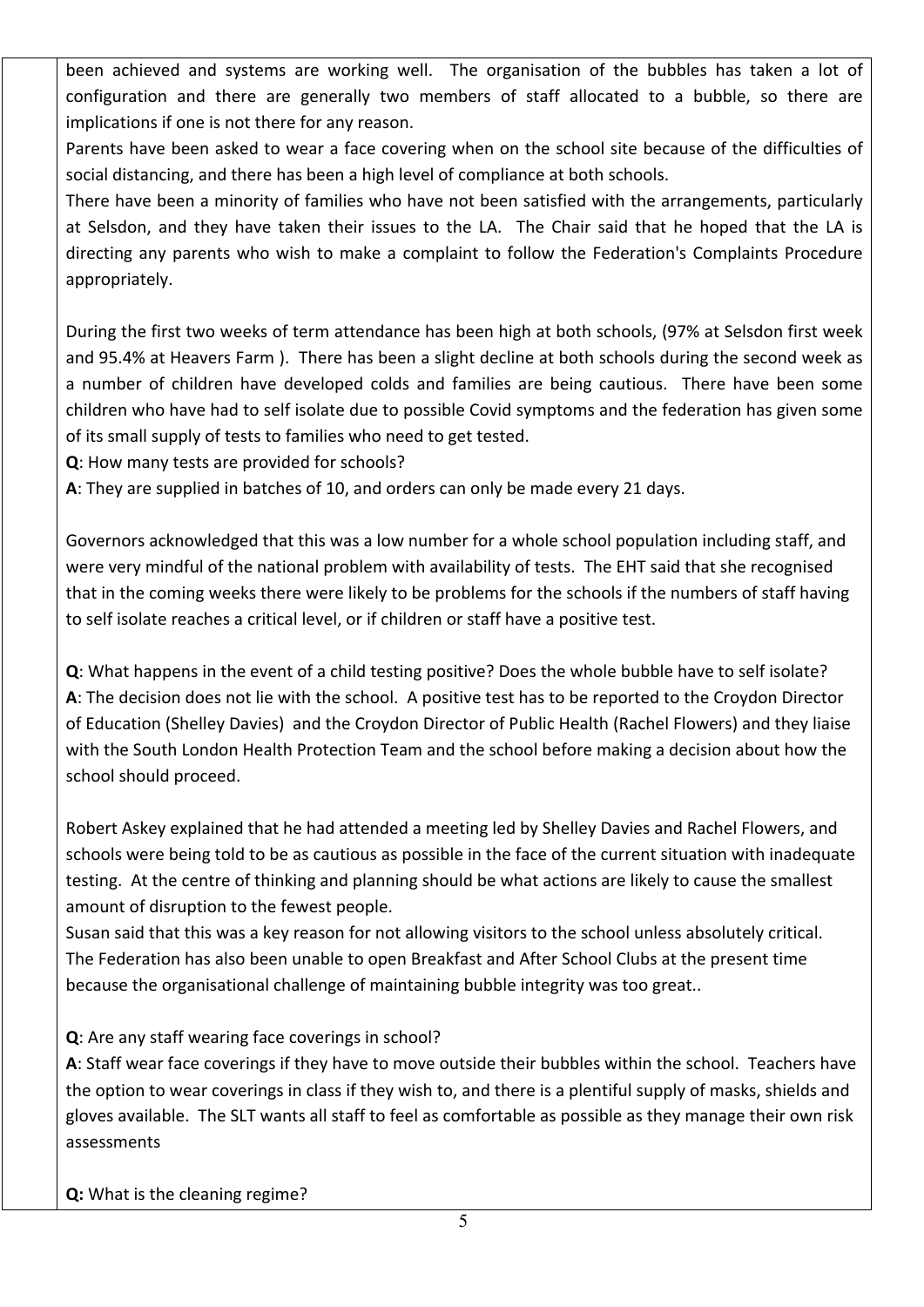**A:** We have regular daily cleaning, and in addition both schools have extra cleaning during the course of the school day when all contact surfaces are regularly wiped down, including door handles. There is also a strong emphasis on regular hand washing.

**Curriculum:** There has been a strong emphasis on getting the children settled back into school and enabling them to be ready for learning with a re-inforcement of key skills for learning. As well as keeping safe there has been a lot of focus on behaviour. It is clear that the children are very pleased to be back in school and they are adapting well to the new routines.

A key challenge is to assess children across the whole curriculum and identify any areas of learning each child may have missed. During the next two weeks the Federation will be assessing children in one subject each day. Once the information for every child has been collated it will be possible to look at how teachers can address gaps in learning and adapt the curriculum appropriately.

There is an expectation from the DfE that children have 'caught up' and be in line with age related expectations by the end of the summer term. Governors recognised that this was a big task for schools and the EHT said that she was also very mindful of ensuring an appropriate balance between having the highest possible expectations for all children's progress, whilst maintaining good staff morale in the face of exceptional and challenging circumstances which no one has faced before.

During discussion the Chair drew attention to the Chairs' Briefing meeting he had attended the previous evening where there had been a very clear steer from Croydon for governors to ensure that they have systems in place whereby they can still maintain their role appropriately and do their job as critical friends with holding the school to account. Governors agreed that whilst it was not possible to come into school at the moment some of the key focus roles could be carried out via zoom/telephone/email. Chairs were also advised by the LA to ensure that their schools reflect on the provision that has been in place and identify if and how they would do anything differently in the event of future school closures. Governors also recognised that some of the criteria by which they judge effectiveness/school improvement/quality of education will inevitably be different this year and this will be reflected in the agreed targets and priorities outlined in the School Development Plans.

**Q:** Do we have any data to show how successful on line learning was? If the school has to partially or totally close again will the online learning programme be any different in its structure and approach? **A:** Until the analysis of children's current levels of learning is undertaken it is not really possible to say how well children were able to respond to the online learning programme. Likewise, planning for further online learning will be more effective once the Federation has had a chance to fully assess where children are with their learning and progress.

**Q:** Is it possible to post daily work on the blog so that any parents who have to have children at home because of the need to isolate are still able to teach children from home? **A**: Posting lessons on line at the moment would present work load challenges for teachers at the moment. The Federation will be looking at online learning however once it has undertaken the work to assess gaps in children's learning and planned for teaching the new curriculum.

**Q**: Has the Federation been able to access funding to undertake catch up programmes during the school holidays?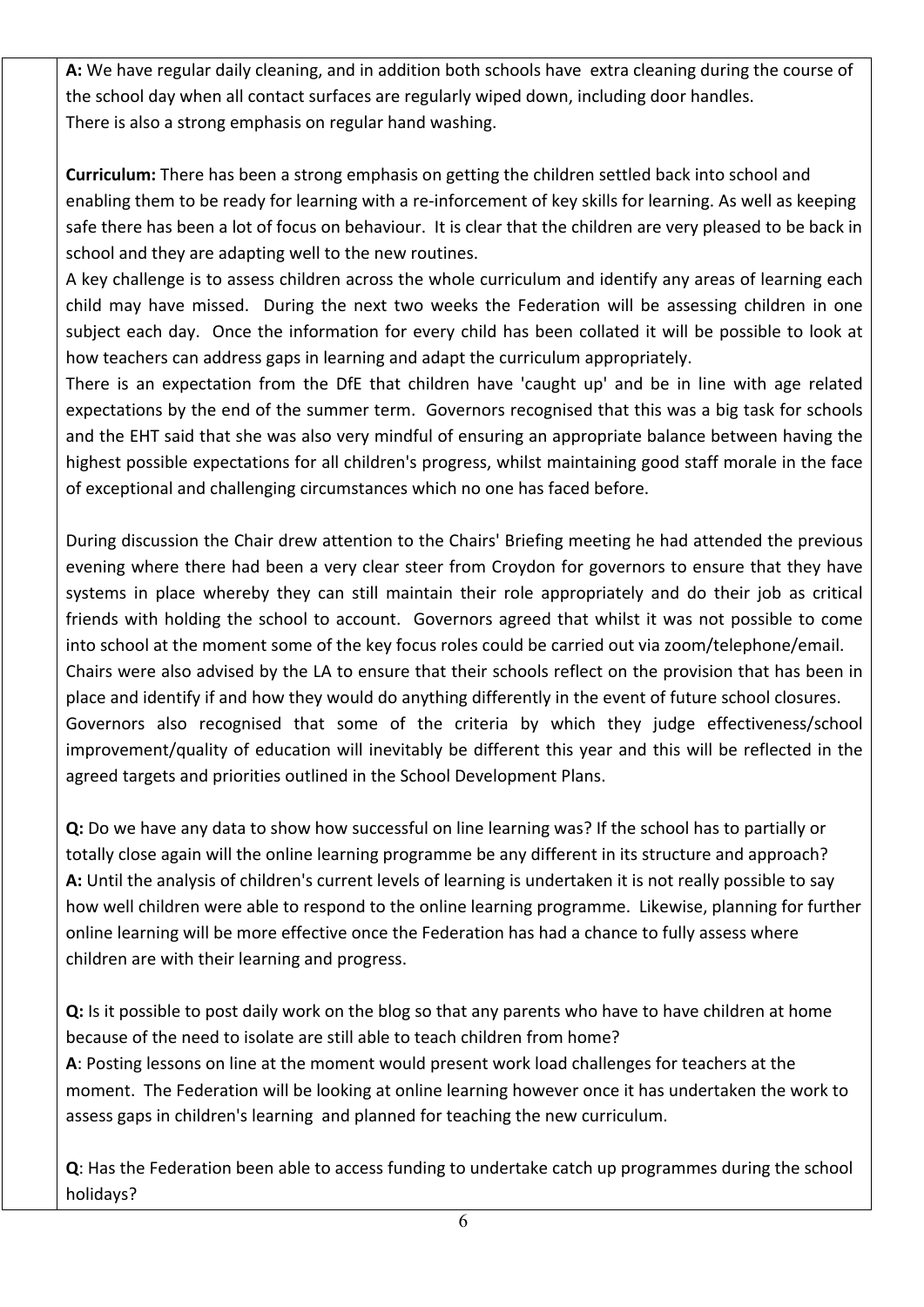**A**: No, we're not clear yet if/when this is going to be available.

**Budget Monitoring:** It was agreed that a zoom meeting will be set up between Mandy Friend (Federation financial adviser), Susan and the schools' Finance Officers as soon as possible. Johnny Tang will also be welcome to attend in his capacity as Chair of Resources/Finance lead governor.

It was also agreed that Q1 will be circulated for governors' information, and Q1 and Q2 will be discussed/recommended for approval at the next meeting of the Resources Committee on 8th October. **ACTION: School to circulate Q1 to governors. Susan to liaise with relevant parties re setting up a zoom meeting with Mandy Friend**.

**Safeguarding Role:** Graham said that he would like to ensure that he has communication with the two Safeguarding leads in the schools as soon as possible and also is able to arrange the most viable way to check the Single Central register in both schools. It was agreed it may be possible to do this via a Zoom meeting.

**ACTION: Graham to liaise with Rachel Evans and Hugo Feitor to discuss safeguarding in his capacity as Safeguarding governor and also to check the Single Central Registers.**

**Governor support for the school during these times:** Governors asked if there was anything additionally which the Federation staff might feel was helpful from governors. Corina suggested that it may be helpful to write to staff with a short questionnaire to seek staff views. It was agreed that this was a positive suggestion and Corina offered to liaise with the Chair on possible questions which could be included in a governors' questionnaire to staff.

**ACTION: Corina to liaise with Graham with a view to drawing up a questionnaire for staff.**

# **14. School Development Plan 2020 - 2021**

**Priorities for the year ahead**

The EHT explained that the SDP for both schools will be based on the restorative approach which the Federation is adopting in the face of the pandemic. Written plans will be produced in the next few weeks and circulated to governors in time for discussion at committee level.

It was agreed that clear targets and ways of assessing and measuring success against targets will be very helpful and these will be discussed and approved at the next meeting of the full Governing Board.

### **15. Chair's Items: Report on any correspondence, Chair's actions etc**

The Chair reported that he had been in receipt of three parental complaints relating to re-opening arrangements. The parents had not gone through the complaints procedure and referred their concerns to the school so he had directed them back to the schools/EHT.

#### **16. Governors' Training - any updates**

The Chair reminded governors that there was a programme of training offered by Octavo and it was all online at the present time, with a time slot of 1 1/2 hours.

It was agreed that governors will review the training schedule and book on any training which interests them.

**ACTION: Governance Manager to re-circulate the current training schedule.**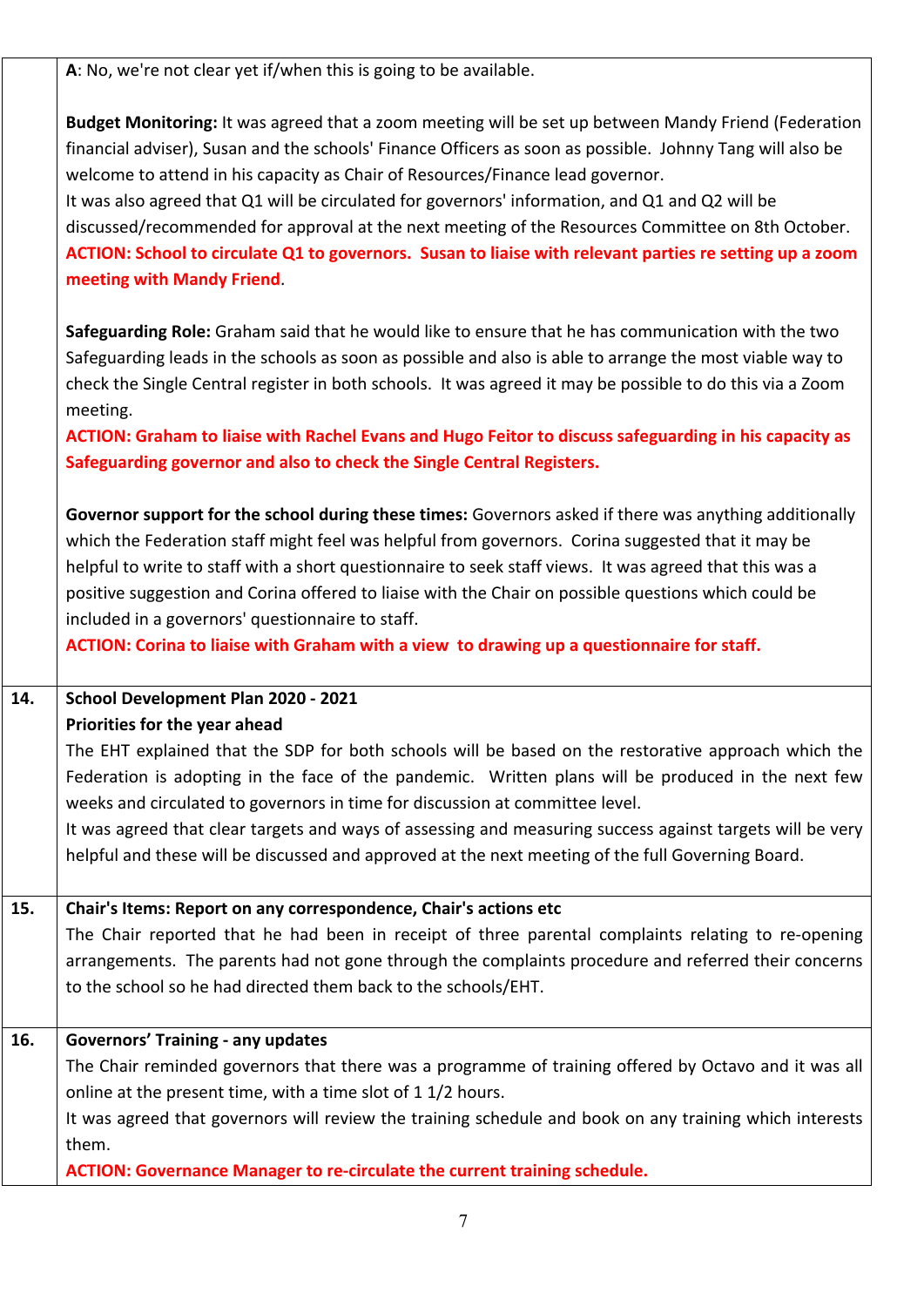|     | Tanya reported that since the last meeting she had taken two training courses:<br><b>Stakeholder Management</b><br><b>Stragegic Planning</b><br>Graham reported that he has signed up for two forthcoming courses: Governing Board's role in Staff<br>Disciplinary and Handling Parental Complaints.            |                                                                                                |  |
|-----|-----------------------------------------------------------------------------------------------------------------------------------------------------------------------------------------------------------------------------------------------------------------------------------------------------------------|------------------------------------------------------------------------------------------------|--|
|     |                                                                                                                                                                                                                                                                                                                 |                                                                                                |  |
|     | Hilary reported that she has booked for the Governing Board's role in Staff Disciplinary.                                                                                                                                                                                                                       |                                                                                                |  |
|     | Corina reported that she has signed up for Unconscious Bias and Welcome to Governance<br>name and date of training session                                                                                                                                                                                      | ACTION: All governors to inform the Governance Manager when they have completed a course. with |  |
| 17. | <b>Confidential Items</b><br>To identify any matters discussed to be recorded in the confidential Part B minutes<br>$\bullet$<br><b>Confidential Staffing Matters (if any)</b><br>$\bullet$<br>Members of staff, as appropriate, will be asked to withdraw from the meeting for the discussion of this<br>item. |                                                                                                |  |
| 18. | <b>Next meeting dates:</b>                                                                                                                                                                                                                                                                                      |                                                                                                |  |
|     | <b>Autumn Term 2020</b>                                                                                                                                                                                                                                                                                         |                                                                                                |  |
|     |                                                                                                                                                                                                                                                                                                                 |                                                                                                |  |
|     | <b>Thurs 8th October 6.15pm</b>                                                                                                                                                                                                                                                                                 | <b>Resources Committee</b>                                                                     |  |
|     |                                                                                                                                                                                                                                                                                                                 | <b>At Selsdon</b>                                                                              |  |
|     |                                                                                                                                                                                                                                                                                                                 |                                                                                                |  |
|     | <b>Tues 10th November 6.15pm</b>                                                                                                                                                                                                                                                                                | <b>Quality of Education Committee</b>                                                          |  |
|     |                                                                                                                                                                                                                                                                                                                 | <b>At Selsdon</b>                                                                              |  |
|     |                                                                                                                                                                                                                                                                                                                 |                                                                                                |  |
|     | <b>Thursday 10th December 6.15pm</b>                                                                                                                                                                                                                                                                            | <b>Full Governing Board</b>                                                                    |  |
|     |                                                                                                                                                                                                                                                                                                                 | <b>At Selsdon</b>                                                                              |  |
|     |                                                                                                                                                                                                                                                                                                                 | <b>Spring Term 2021</b>                                                                        |  |
|     |                                                                                                                                                                                                                                                                                                                 |                                                                                                |  |
|     | <b>Tuesday 26th January 6.15pm</b>                                                                                                                                                                                                                                                                              | <b>Resources Committee</b>                                                                     |  |
|     |                                                                                                                                                                                                                                                                                                                 | <b>At Heavers Farm</b>                                                                         |  |
|     |                                                                                                                                                                                                                                                                                                                 |                                                                                                |  |
|     | <b>Tuesday 2nd March</b>                                                                                                                                                                                                                                                                                        | <b>Quality of Education Committee</b>                                                          |  |
|     | 6.15pm                                                                                                                                                                                                                                                                                                          | <b>At Heavers Farm</b>                                                                         |  |
|     |                                                                                                                                                                                                                                                                                                                 |                                                                                                |  |
|     | Tuesday 16 <sup>th</sup> March 6.15pm                                                                                                                                                                                                                                                                           | <b>Full Governing Board</b>                                                                    |  |
|     |                                                                                                                                                                                                                                                                                                                 | <b>At Heavers Farm</b>                                                                         |  |
|     |                                                                                                                                                                                                                                                                                                                 |                                                                                                |  |
|     | Thursday 29th April 6.15pm                                                                                                                                                                                                                                                                                      | <b>Budget Ratification Governing Board meeting at</b>                                          |  |